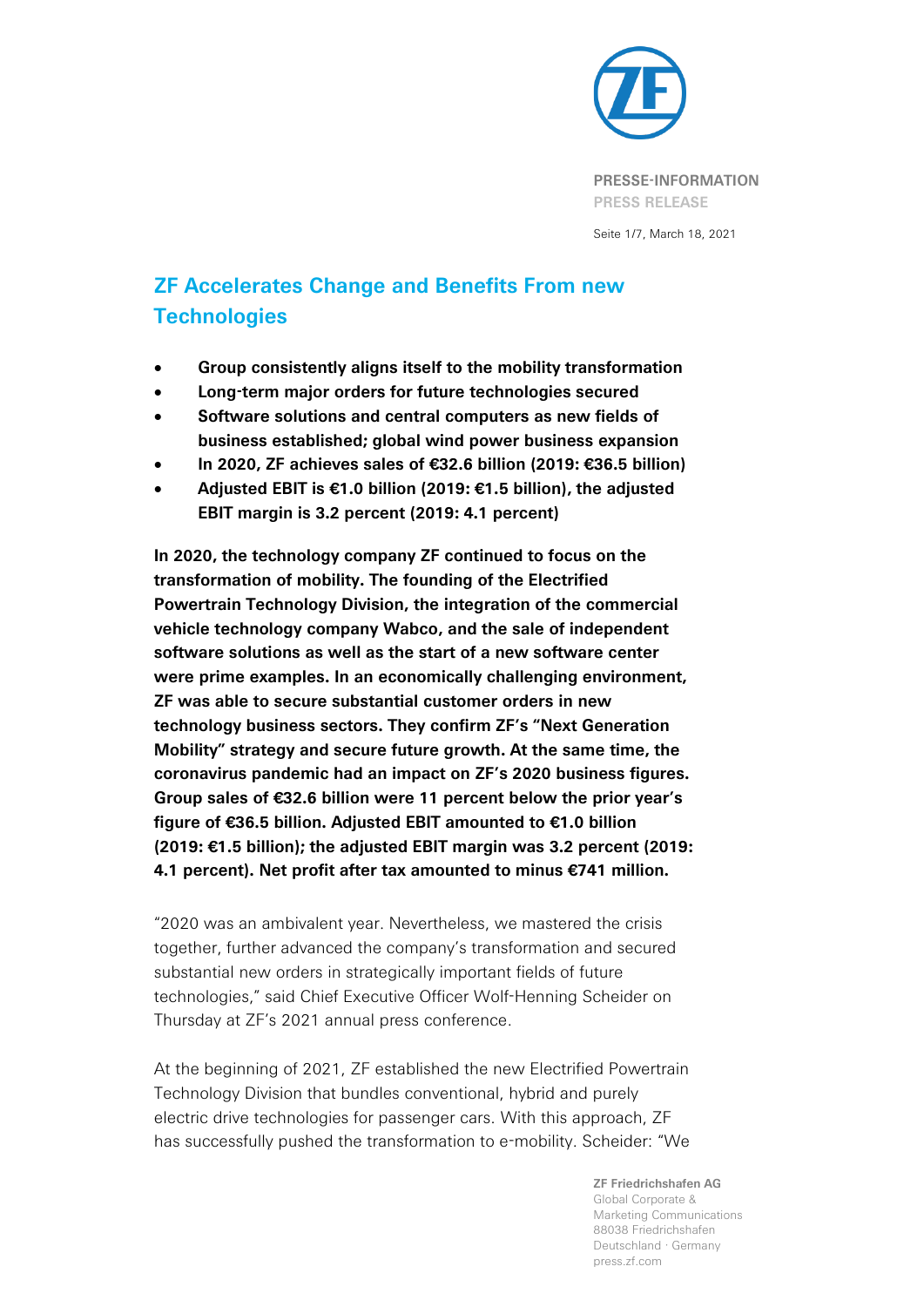

Seite 2/7, March 18, 2021

are in a good position to offer our customers the entire range of emobility from a single source in all mobility areas."

The core of the product range is the inverter as a central component of the power electronics. "In this segment, we want to become the market leader in Europe and a top global supplier," emphasized Scheider. By the end of 2020, ZF has won orders for electric driveline components with a sales volume of €14 billion over the next several years. This positive trend has continued in the first few months of 2021 with additional new orders. With the foundation of the division, ZF is also strengthening cross-functional cooperation and shortening coordination and decision-making.

# **New commercial vehicle technology division becomes leading systems supplier**

ZF also aims at a unified, efficient, and cooperative organization in the commercial vehicle sector. The commercial vehicle technology company Wabco will be combined with the existing ZF Commercial Vehicle Technology Division by the end of this year. Wabco was acquired on May 29, 2020; its figures are included in the consolidated financial statements for the seven months following the acquisition.

Scheider sees great progress in the integration process: "Wabco turns out to be more of a perfect match every day. We have developed initial joint projects and turned them into customer orders. And: We can already see benefits from the cooperation in terms of products and new orders as well as financially."

# **Software and central computers established as new fields of business**

ZF's long-term strategic alignment will now be further accelerated in the areas of electronics, software, and autonomous driving. For the first time, ZF also offers software products that customers can purchase independently of the hardware. For this purpose, ZF has founded a Global Software Center to accelerate the development of software solutions and to turn data-based products and services into profitable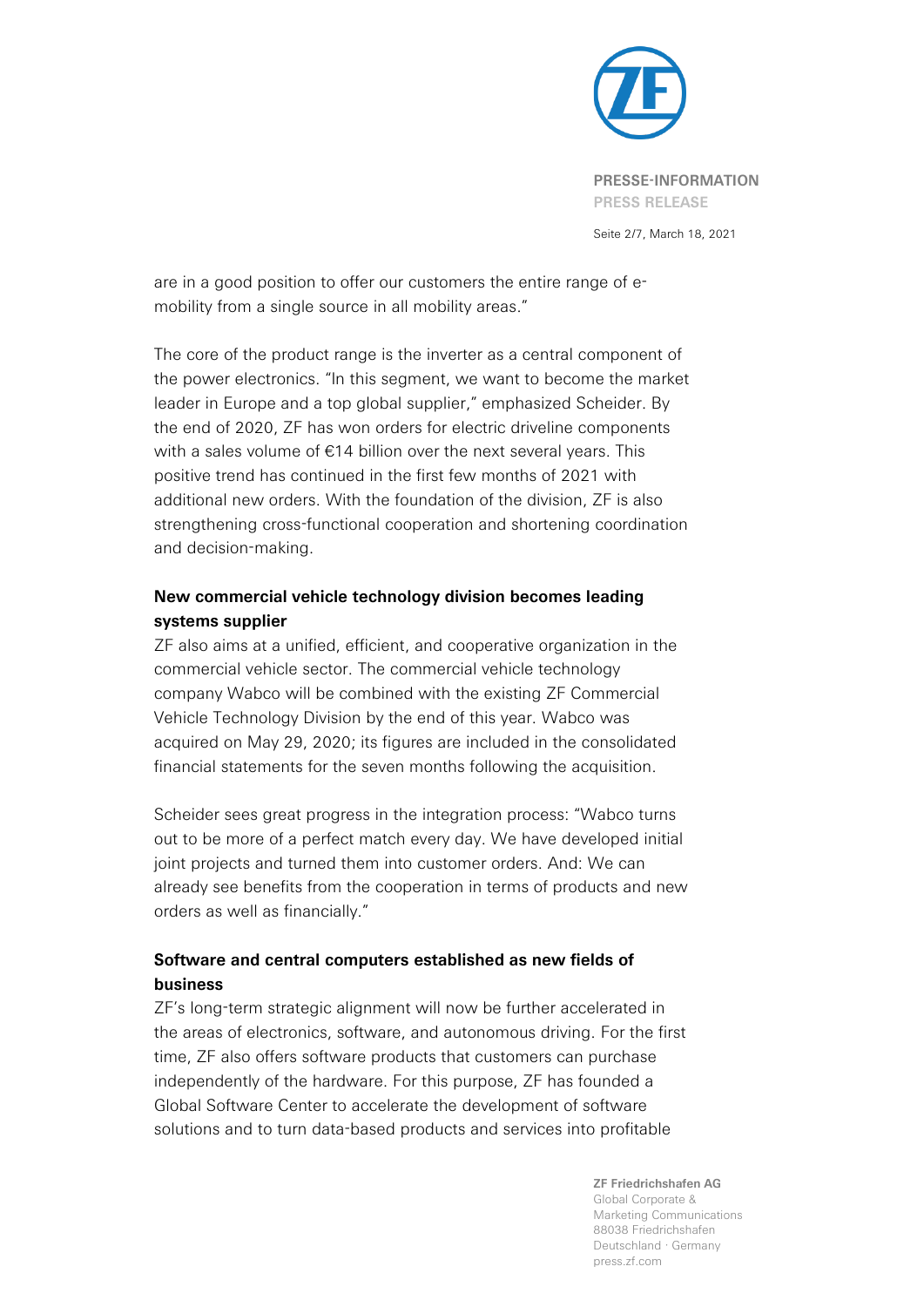

**PRESSE-INFORMATION PRESS RELEASE**

Seite 3/7, March 18, 2021

business models. This bears high potential because the software share in the vehicle will continue to increase, and more and more components are equipped with sensors that are potential data sources. The ZF Global Software Center functions according to most modern software development methods and recently presented an automotive middleware software stack for high-performance central computers in future vehicles.

In addition to software, hardware components  $-$  such as the modular  $ZF$  ProAI high-performance computer  $-$  are in high demand because powerful central computers will replace many small control units in next-generation cars. In its latest configuration, ZF ProAI will set new standards for the digitalization and networking of the automobile. ZF will supply several million ZF ProAI units to both global passenger car and commercial vehicle manufacturers. "Our goal is to secure and further expand our position in software and high-performance computing by means of a comprehensive digitalization campaign. ZF intends to be a leading provider of central control units and software products," Scheider said.

## **Wind Power Technology developing positively**

The Industrial Technology Division was also successful in 2020: The products of the Wind Power Technology business unit, for example, were in great demand. Sales in this unit have quadrupled since 2013, from around €230 million to for the first time €1 billion last year. The ZF gearbox design is based on a new platform approach, with standardized components offering wind turbine manufacturers maximum flexibility. This allows for fast adaptation to new turbine models and shortens the time required for market launch.

A trendsetter is a strategic partnership recently agreed between ZF and the Danish wind turbine manufacturer Vestas. Together they will develop gearboxes for the new, world's largest class of 15-megawatt wind turbines for offshore applications. For the first time, one of these turbines can generate around 80 gigawatt-hours of green electricity per year. A single wind turbine is sufficient to cover the power supply of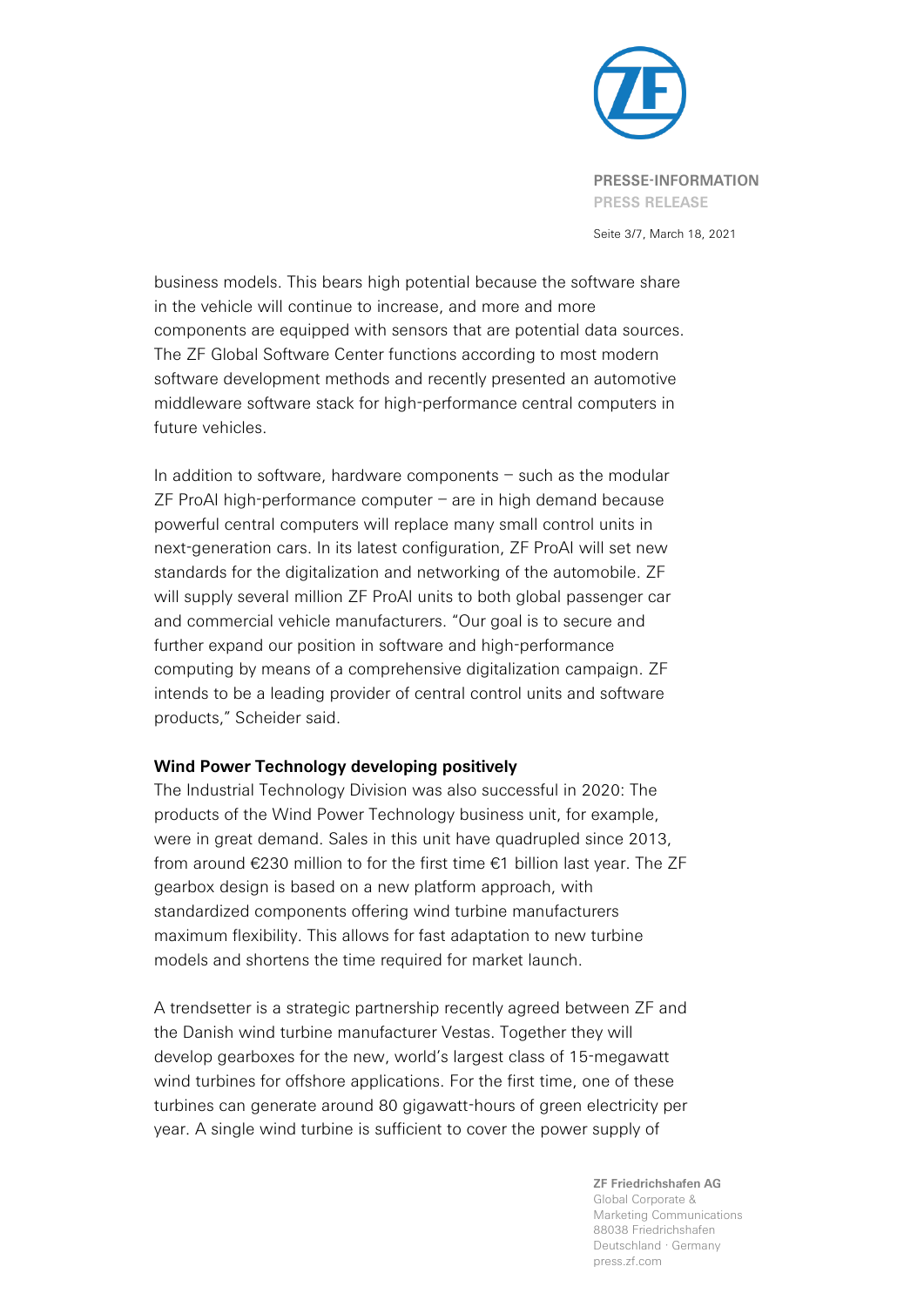

Seite 4/7, March 18, 2021

about 20,000 European households and to save more than 38,000 tons of CO2. This highlights ZF's contributions to the expansion of renewable energies and the reduction of greenhouse gases.

## **Ambitious target: company to be climate-neutral by 2040**

Principles of sustainable corporate management are firmly anchored in the ZF strategy. The focus of sustainability efforts is placed on the four areas of products, production, employees, and supply chain. "Our ambitious goal is to become climate-neutral by 2040 – ten years earlier than planned according to the Paris Agreement," said ZF CEO Scheider. "Among other things, we want to systematically cut our  $CO<sub>2</sub>$  emissions, throughout our supply chain." ZF has therefore introduced the sustainability criterion to raise awareness among business partners regarding its expectations in terms of sustainability and decarbonization. ZF has also joined the "Alliance of CEO Climate Leaders" of the World Economic Forum because environmental protection can only be managed successfully in a joint effort.

## **Key figures: strong recovery in the second half of 2020**

At €32.6 billion (2019: €36.5 billion), ZF Group's sales in 2020 were 11 percent lower than in the prior year. "After the outbreak of the pandemic, we quickly put all expenses to the test," said ZF CFO Dr. Konstantin Sauer. "By strictly controlling our costs and capital expenditures as well as adjusting our structures, we managed to significantly improve our result and cash flow in the second half of the year. The recovery of the market has helped." ZF also benefited greatly from the recovery of the Chinese market, which is why sales in the Asia-Pacific region even slightly exceeded the prior-year figure.

Adjusted EBIT amounted to €1,047 million (2019: €1,503 million); the adjusted EBIT margin fell to 3.2 percent (2019: 4.1 percent). The free cash flow adjusted for M&A activities amounted to €994 million (2019: €803 million). Net profit after tax of minus €741 million is essentially due to provisions for restructuring and substantial upfront expenditures for future tasks, which ZF wants to pursue despite strict cost discipline.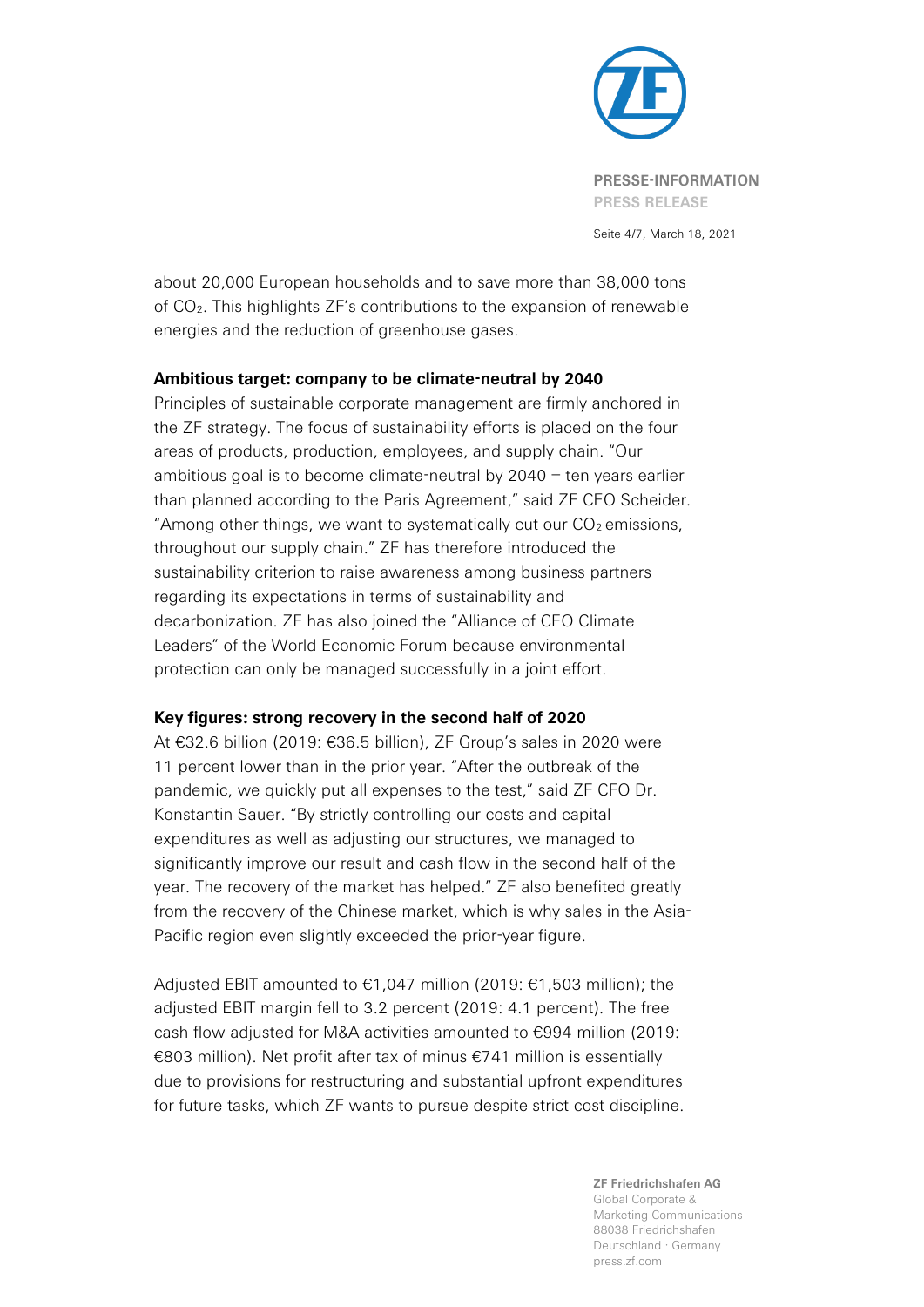

**PRESSE-INFORMATION PRESS RELEASE**

Seite 5/7, March 18, 2021

ZF is also holding on to its research and development activities: In the prior year, the R&D ratio increased from 7.3 to 7.7 percent compared to 2019. This corresponds to R&D expenses of €2.5 billion (2019: €2.7 billion). Investments in property, plant and equipment amounted to €1.4 billion (2019: €1.9 billion). The investment ratio was 4.4 percent (2019: 5.2 percent).

## **ZF secures additional liquidity**

To improve the financial situation, ZF secured additional liquidity in the first half of 2020 through a syndicated credit facility. This credit facility was fully repaid in the second half of 2020. ZF also agreed with its banking consortium to adjust its financial covenants. For the first time, ZF has set up an EMTN program (Euro Medium Term Note) which allows for faster and more flexible placement of bonds. Under this program, ZF had already placed bonds with a total volume of €2 billion in fall 2020. "The capital market and our investors were appreciating all these measures," said Sauer. "This underlines their trust in ZF's financial stability even in difficult times."

## **Changing personnel structure in the Group**

In the future, the focus on trendsetting technologies will also require updated skills and qualifications for ZF employees. To make employees acquainted with new technologies, ZF is currently organizing the largest training program in its history. The "E-Cademy", a training initiative about electric mobility, supports employees in coping with technological change. Comprehensive training modules are designed to enable employees to obtain specific qualifications for future job profiles.

At the same time, ZF is gradually adjusting its capacities to the lower production level of the global vehicle markets in the coming years. In Germany, for example, almost 2,000 employees accepted severance pay and retirement offers. In the previous year, ZF reduced the overall number of jobs worldwide by 6,450. Additional jobs were created in the areas of electromobility, autonomous driving and software development. As of December 31, 2020, ZF had a global workforce of 153,522 (2019: 147,797). The increase results from the approximately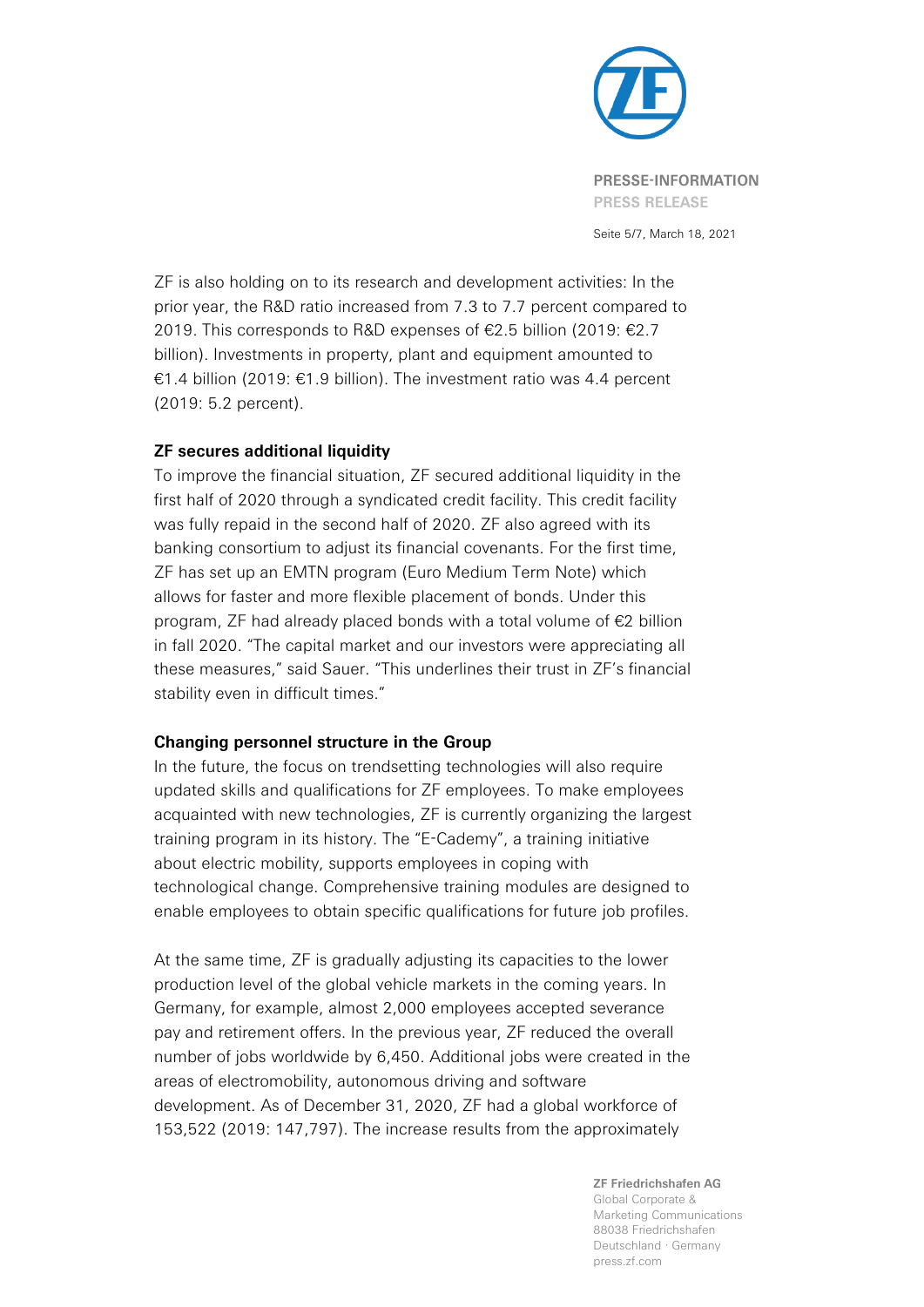

Seite 6/7, March 18, 2021

12,000 Wabco employees who were integrated into the company at the end of May.

# **Confident outlook for 2021**

In view of the long-term strategic realignment, the expansion of futureoriented technology fields, as well as the newly concluded orders last year, ZF is looking ahead with confidence. Based on the expected further recovery of the global economy and the current estimates for the individual divisions, ZF expects to generate sales of between €37 billion and €39 billion this year. ZF expects an adjusted EBIT margin in the range of 4.5 to 5.5 percent; adjusted free cash flow is expected to be between €0.8 billion and €1.2 billion. Effects on the forecast due to uncertainties arising from the Covid-19 pandemic and the extent and duration of corresponding lockdowns cannot be ruled out. Current semiconductor supply shortages represent a challenge and affect the entire supply industry, including ZF. However, at this point, the impact on the full year 2021 cannot yet be assessed.

|                          | 2020                    | 2019           |
|--------------------------|-------------------------|----------------|
| <b>Sales</b>             | €32.6 billion           | €36.5 billion  |
| Employees worldwide      | 153,522                 | 147,797        |
| EBIT (adjusted)          | €1,047 million          | €1,503 million |
| EBIT margin (adjusted)   | $3.2\%$                 | $4.1\%$        |
| Net profit or loss after | $\epsilon$ -741 million | €400 million   |
| tax                      |                         |                |
| R&D expenditure          | €2.5 billion            | €2.7 billion   |
| Investments in           | €1.4 billion            | €1.9 billion   |
| property, plant and      |                         |                |
| equipment                |                         |                |
| Equity ratio             | 12.1%                   | 22.0%          |
| Free cash flow           | €994 million            | €803 million   |
| (adjusted)               |                         |                |
| Sales Europe             | €14.8 billion           | €16.7 billion  |
| - thereof in Germany     | €6.4 billion            | €7.1 billion   |

## **ZF 2020 key figures**